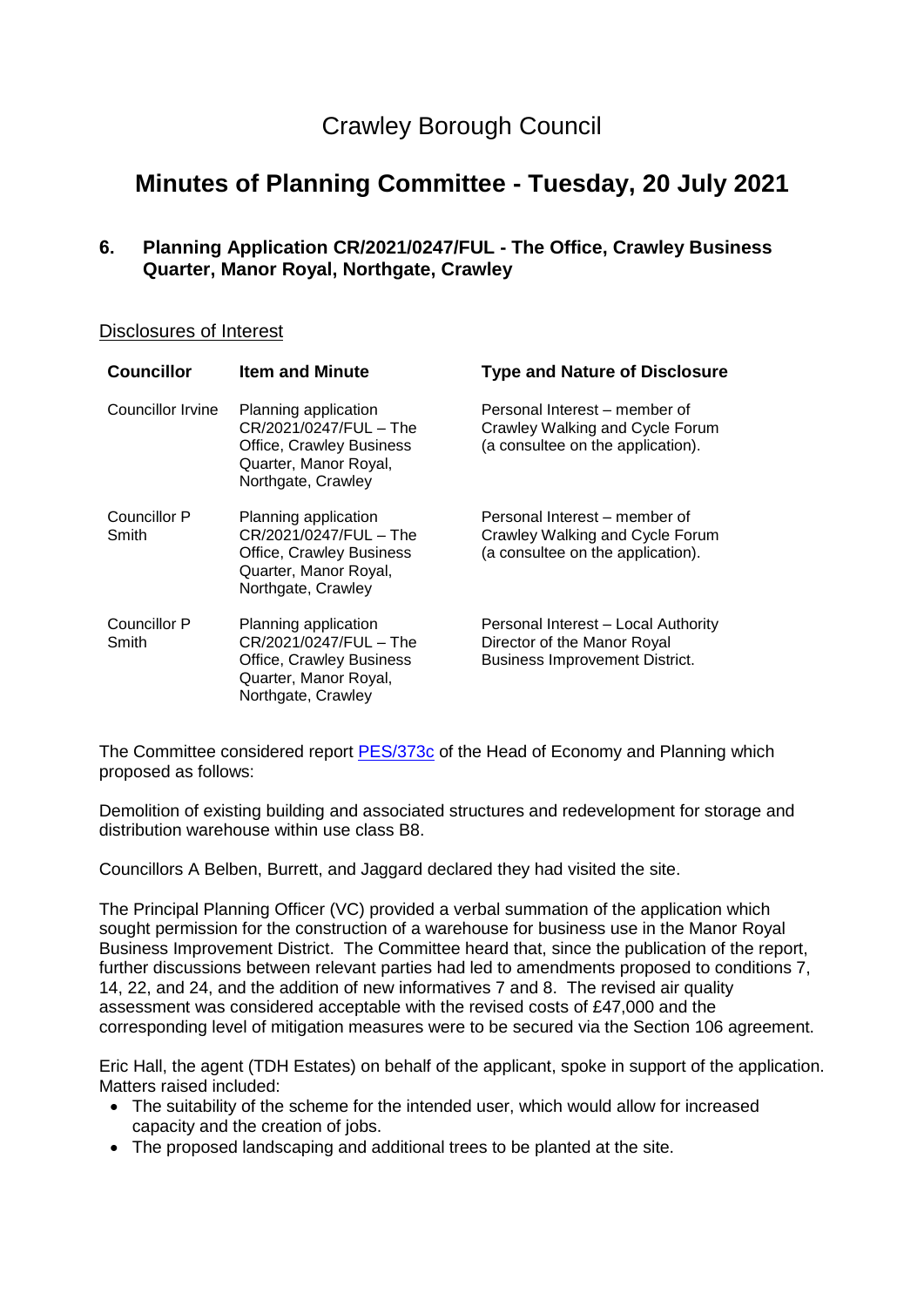Elements of the scheme were designed to meet BREEAM 'excellent' standard including water consumption, energy usage, PV panels, and electric vehicle charging points.

The Committee then considered the application. The officer confirmed that the proposed parking provision exceeded the borough parking standards, and that parking and access were to be controlled by conditions. A travel plan was also required of the applicant which would cover staff vehicles and business vehicles and encourage the use of sustainable modes of transport.

A query was raised regarding the suitability of B8 use buildings at the proposed location. The officer clarified that there were not designations or limitations for specific use classes in certain areas of Manor Royal. As the scheme was for business use the location within the Manor Royal Employment Area was appropriate and policy compliant.

The officer confirmed that air source heat pumps would form the main heating and cooling system within the building. There was also provision for a potential future connection to the Crawley District Heat Network included in the design.

## **RESOLVED**

Permit subject to the conditions set out in report PES/373c and the amended conditions and additional informatives as follows:

## **Amended conditions**

*7. The development hereby permitted shall be carried out in accordance with the Travel Plan ref 2021/5819/TP02 dated July 2021 submitted with the application. Only the approved details shall be implemented.*

*REASON: To encourage and promote sustainable transport in accordance with Policy IN3 of the Crawley Borough Local Plan 2015 - 2030.*

*14. The development hereby permitted shall be carried out in accordance with the Landscape Design Strategy dated 01.07.2021 and the Landscape Strategy Masterplan, Drawing No. LLD2252-LAN-DWG-010 Rev 04 submitted with the application.*

*The approved details of the landscaping shall be carried out in the first planting and seeding season following the occupation of the building or the completion of the development, whichever*  is the sooner, and any trees or plants which within a period of five years from the completion of *the development die, are removed, or become seriously damaged or diseased shall be replaced*  in the next planting season with others of similar size and species, unless the Local Planning *Authority gives written consent to any variation. No subsequent alterations to the approved*  landscaping scheme are to take place unless submitted to and approved in writing by the Local *Planning Authority. The scheme shall be implemented as approved.*

*REASON: In the interests of amenity and of the environment of the development and to avoid endangering the safe movement of aircraft and the operation of Gatwick Airport through the attraction of birds and an increase in the bird hazard risk of the application site in accordance with Policies CH3 and IN1 of the Crawley Borough Local Plan 2015 - 2030.*

*22. Immediately following demolition of the existing building and prior to any further construction works, a strategy to deal with the potential risks associated with any contamination of the site (as set out within the Phase I Desk Study Report Contaminated Land Risk Assessment dated 11 February 2021) shall be submitted to, and approved in writing by, the Local Planning Authority. This strategy will include the following components:*

*1) The results of the site investigation and the detailed risk assessment and, based on these findings, an options appraisal and remediation strategy giving full details of the remediation measures required and how they are to be undertaken.*